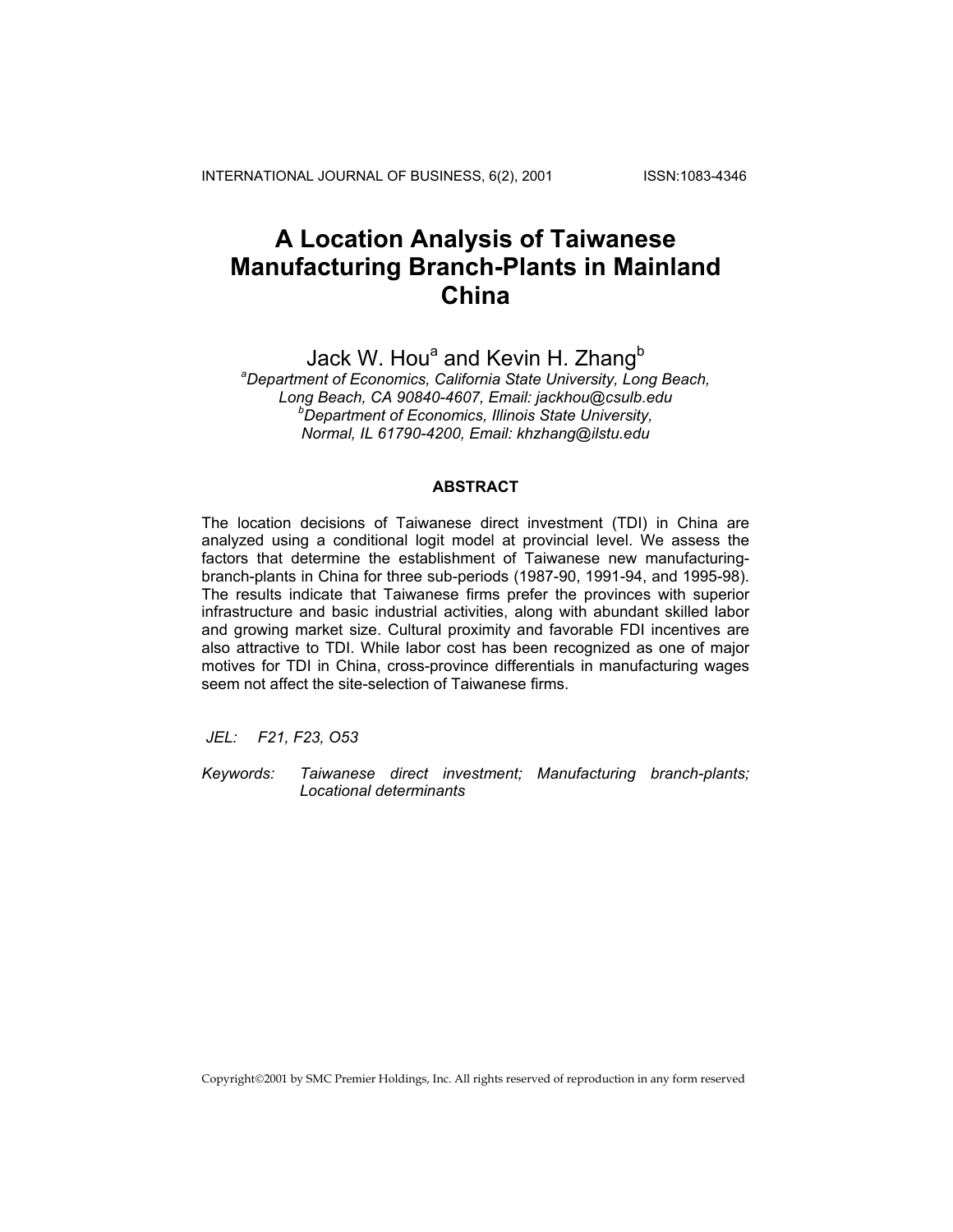## **I. INTRODUCTION**

Since the late 1970s inward foreign direct investment (FDI) in China has experienced dramatic changes. The last two decades (1977-98) have witnessed the emergence of China as the largest FDI recipient among the developing countries and, next to the United States, the second in the world (UNCTAD, 1999). Taiwanese direct investment (TDI) in China has contributed significantly to the China's FDI boom. In fact, Taiwan has been the second largest investor in China since 1993, next to Hong Kong (SSB, 1998).

While there is a growing literature on determinants of FDI flows in China (for example, Kueh, 1992; and Zhang, 2000), the empirical studies on the site selection of FDI have been limited. This paper investigates locational decisions of Taiwanese manufacturing branch-plants in Mainland China, based on firmlevel data over 1987-98. Despite considerable popular attention and active promotion among provinces, there has been no thorough statistical analysis of Taiwanese branch plant location.

The paper is of interest for several reasons. First, TDI in China has risen substantially since 1987, growing faster than the FDI from other countries. Table 1 shows the number of cases and realized values of TDI in major provinces of China during the period of 1987-98. TDI in China has become important since 1987 when the New Taiwan dollar started to appreciate against the U.S. dollar. The amount of TDI approved in China was merely \$20 million before 1987, but TDI in 1987 alone was \$100 million, and in 1988 reached \$420 million (MOFERT, 1987-1997). Under pressure from Taiwan's business communities and industrial organizations, the Taiwan government finally allowed TDI in China via a third country in 1990. The amount of contracted TDI in 1993 reached 9,965 million U.S. dollars, equivalent to 4.6% of Taiwan's GDP (MOEA, 1995). Up to the end of 1998, the amount of contracted TDI was \$41.5 billion, and the realized TDI in China totaled \$21.8 billion (SSB, 1999). Taiwan has become the second largest source of foreign direct investment in China.

Second, several features characterize TDI in China. Taiwanese cultural and linguistic affinity with China made it much easier for the small- and medium-sized investors to cross the straits than investors from other countries. In fact, linguistic and cultural affinity, plus low labor and land costs were recognized to the top three motivations for most TDI in China (CIER, 1992). Moreover, Taiwan's economic structural adjustment played an important role in TDI boom in China. Substantial benefits exist between Taiwan and China due to the division of labor in production and specialization in production processes. Another motives for TDI is the continuous shift of the international comparative advantage of some products or production processes from Taiwan to China based on levels of development.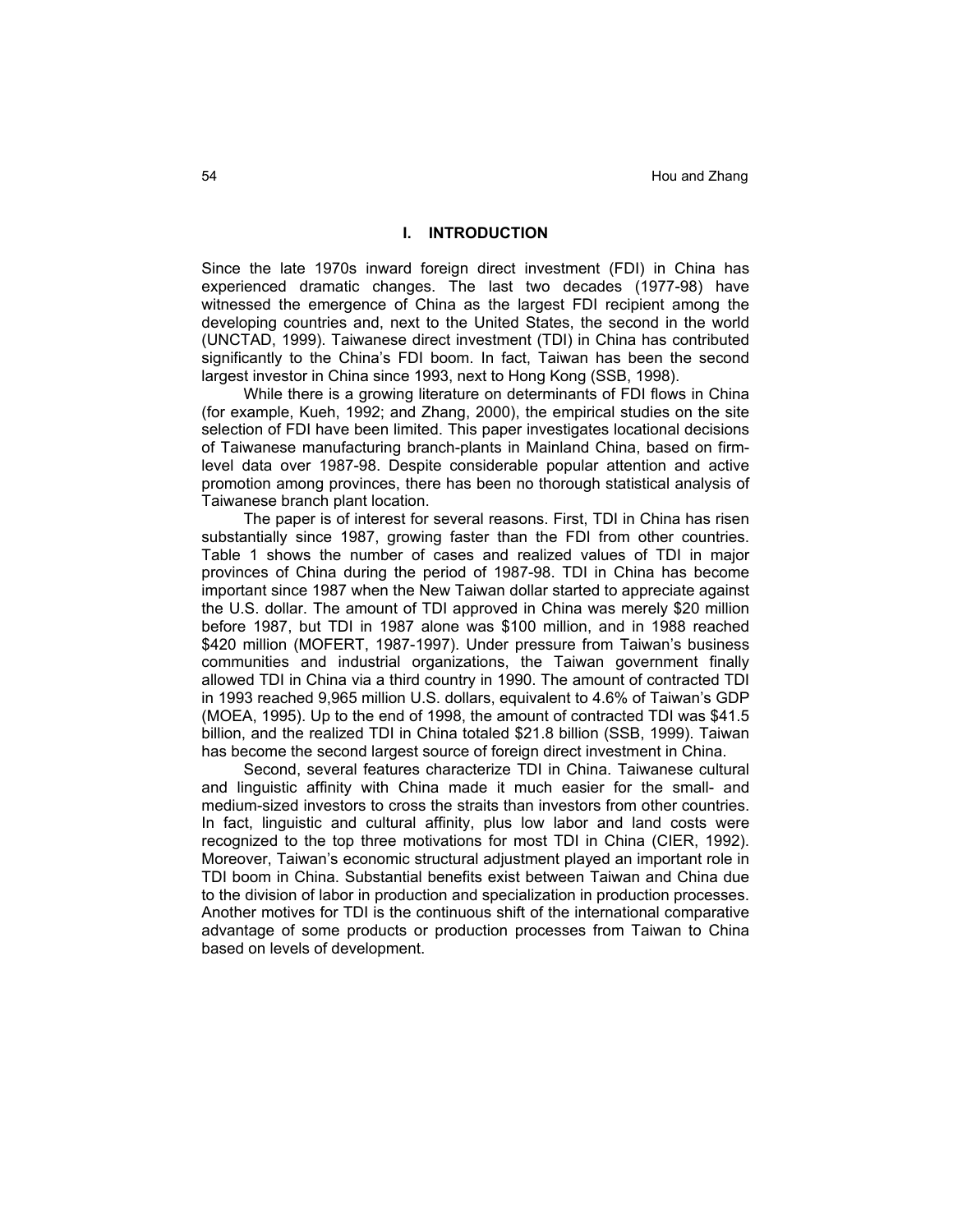|           | 5<br>2<br>2<br>2<br>2                                                                                                     |
|-----------|---------------------------------------------------------------------------------------------------------------------------|
|           |                                                                                                                           |
|           | うりり                                                                                                                       |
|           |                                                                                                                           |
|           | Ì                                                                                                                         |
|           |                                                                                                                           |
|           |                                                                                                                           |
|           |                                                                                                                           |
|           | :<br>>>>>><br>>                                                                                                           |
|           |                                                                                                                           |
|           |                                                                                                                           |
|           | $\frac{2}{3}$                                                                                                             |
|           |                                                                                                                           |
|           |                                                                                                                           |
|           |                                                                                                                           |
|           |                                                                                                                           |
|           | .<br>הובי הובי הובי הובי המתקדש בין המדינה הובי הובי היו המתקדש בין היו המתקדש בין היו המתקדש בין היו היו היו המתקד<br>į  |
|           |                                                                                                                           |
| -<br>Duna | 21  1   22  22  22 <br> 22                                                                                                |
|           |                                                                                                                           |
|           |                                                                                                                           |
|           |                                                                                                                           |
|           |                                                                                                                           |
|           |                                                                                                                           |
|           | $\frac{1}{2}$ and $\frac{1}{2}$ and $\frac{1}{2}$ and $\frac{1}{2}$ and $\frac{1}{2}$ and $\frac{1}{2}$ and $\frac{1}{2}$ |
|           | $\ddot{\phantom{0}}$                                                                                                      |
|           |                                                                                                                           |
|           |                                                                                                                           |
|           |                                                                                                                           |
|           | .<br>.                                                                                                                    |
|           |                                                                                                                           |
|           |                                                                                                                           |
|           |                                                                                                                           |
|           |                                                                                                                           |
|           |                                                                                                                           |
|           | $-20$                                                                                                                     |
|           | َّةً                                                                                                                      |
|           |                                                                                                                           |
|           | alwanes                                                                                                                   |

| Provinces                    |                          | 1987-90          |           |                   |               | 1991-94                  |                     |                  |                  | 1995-98                  |                              |                                                                                                                                                                                                                                              |
|------------------------------|--------------------------|------------------|-----------|-------------------|---------------|--------------------------|---------------------|------------------|------------------|--------------------------|------------------------------|----------------------------------------------------------------------------------------------------------------------------------------------------------------------------------------------------------------------------------------------|
|                              | Case                     | వ్               | Value     | ಸಿ                | Case          | %                        | Value %             |                  | Case             | ℅                        | Value %                      |                                                                                                                                                                                                                                              |
| Guangdong*                   | 1208                     | 48.26            | 328       | 43.50             | 3526          | 32.76                    | 1464                | 32.17            | 2902             | 35.23                    | 2518                         | 33.16                                                                                                                                                                                                                                        |
| Jiangsu*                     | 56                       | 2.24             |           | 3.32              | 2351          | 21.84                    | 1284                | 28.21            | 2311             | 28.05                    | 2744                         | 36.13                                                                                                                                                                                                                                        |
| Fujian*                      | 598                      | 23.89            | 25<br>179 | 23.74             | 1742          | 16.18                    | 856                 | 14.41            | 669              |                          | 663                          | 8.73                                                                                                                                                                                                                                         |
| Hebei*                       | $\overline{\phantom{a}}$ | $-44$            |           | 0.53              | 732           | 6.80                     |                     | 6.17             |                  | 9.78                     |                              |                                                                                                                                                                                                                                              |
| Zhejiang*                    | 89                       |                  |           | 1.99              |               | 5.20                     |                     |                  |                  |                          |                              |                                                                                                                                                                                                                                              |
| Shandong*                    | 4                        | 217824<br>217824 | 599       |                   | 88825<br>8882 |                          | <u>ន្តខ្ព័ន្ន ន</u> |                  | 8888225          | 830400<br>830400<br>5302 | ទុន្គ<br>ទុន្គស្ថិត<br>ទុន្គ | る4211110<br>おおり 1110<br>これには                                                                                                                                                                                                                 |
| -iaoning*                    | $\frac{4}{5}$            |                  |           | 33<br>2327<br>252 |               | $3.\overline{3}3$        |                     |                  |                  |                          |                              |                                                                                                                                                                                                                                              |
| Sichuan                      |                          |                  |           |                   |               | .66                      |                     |                  |                  |                          |                              |                                                                                                                                                                                                                                              |
| Hubei                        | 15                       | 0.60             |           | 0.66              |               | 46                       |                     |                  |                  |                          |                              |                                                                                                                                                                                                                                              |
| Hunan                        | $\frac{3}{2}$            | 0.52             |           | 0.27              | <b>28</b>     | $\frac{6}{1}$            |                     | $\frac{1.34}{4}$ | $\overline{106}$ | 1.29                     |                              |                                                                                                                                                                                                                                              |
| <b>Chers</b>                 | 451                      | 18.02            | 166       | 22.02             | 832           | .73                      | $\frac{4}{2}$       | 1.70             | <b>178</b>       | 2.16                     | 298                          | 3.92                                                                                                                                                                                                                                         |
| Total                        | 2503                     | 100.00 754       |           |                   |               | 100.00 10764 100.00 4551 |                     | 100.00 8238      |                  |                          | 100.00 7594                  | 100.00                                                                                                                                                                                                                                       |
|                              |                          |                  |           |                   |               |                          |                     |                  |                  |                          |                              | Notes: (1) The star (*) denotes provinces located in coastal areas. (2) The period of 1987-90 includes investments in                                                                                                                        |
| 1992, 1995, and October 1998 |                          |                  |           |                   |               |                          |                     |                  |                  |                          |                              | Taiwan-China Economic Monthly Bulletin, Investment Commission, Ministry of Economic Affairs, Taiwan, ROC, February<br>January-April of 1991 (3) The period of 1995-98 does not include investments in October-December of 1998. (4) Sources: |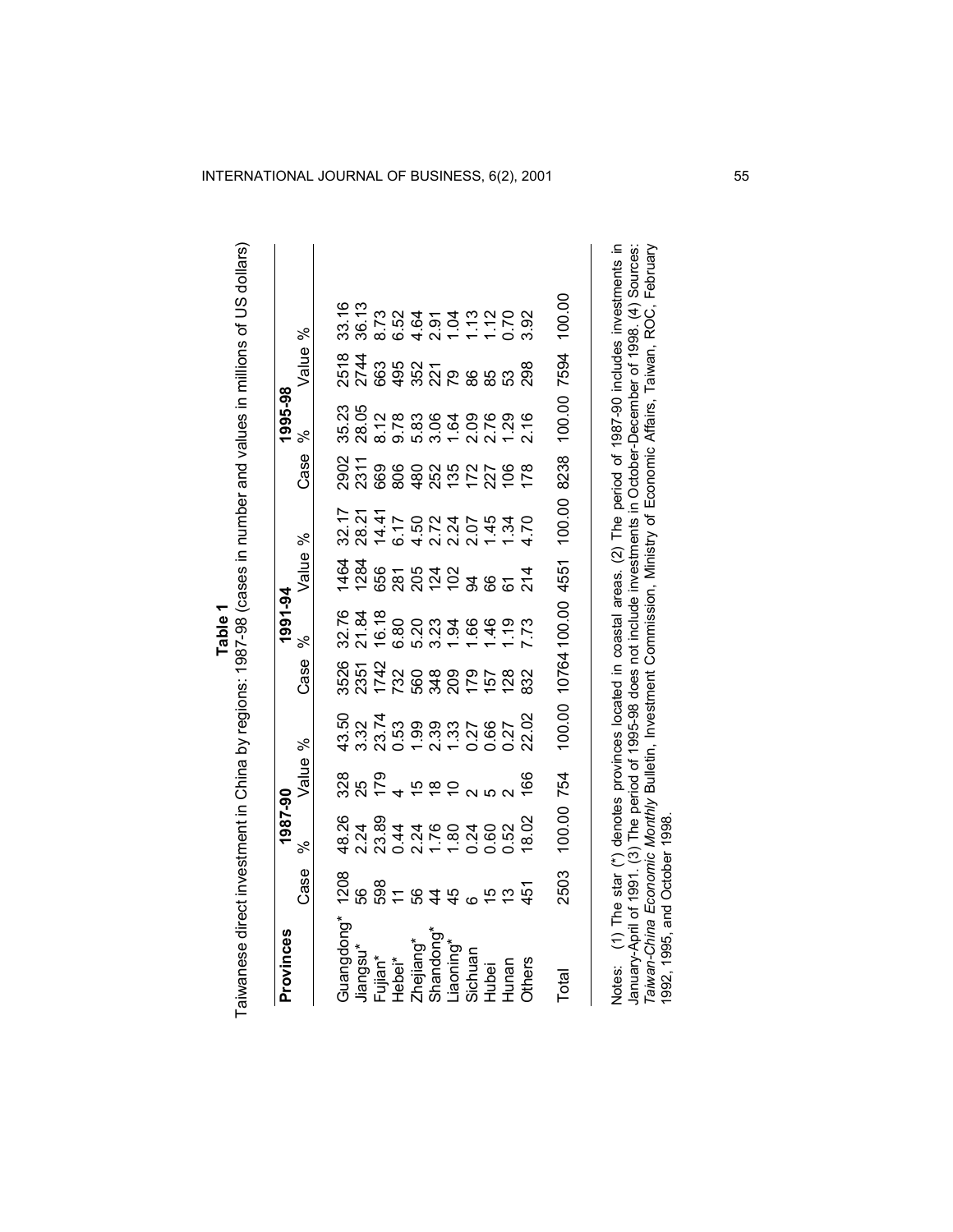Third, TDI in China often involves building factories at new sites rather than acquire existing assets, which is germane to the analysis of new plant location. By 1998, Taiwanese companies had established about 20000 new branch-plants, as shown in Table 1 (MOEA, 1998). Most of these new investments were made since 1991. Since most Taiwanese companies enter from offshore and had little presence in China prior to 1987, an existing base of operations does not influence their location search; and their factory births do not simply appear in the hometown of a company founder or an entrepreneur. As new entrants, Taiwanese firms are likely to include all relevant regional and local attributes before making a final selection.

This paper tends to provide a better understanding of location decisions of Taiwanese manufacturing activities in China. In particular, we attempt to answer following important questions about Taiwanese manufacturing location, which have not been investigated systematically. Are Taiwanese manufacturers attracted to cheap-labor provinces? Does market size of a province matter in Taiwanese start-ups? Do the new plants cluster in a province with more manufacturing activities? What about the role of human capital or education played in the sitting of Taiwanese-owned branch-plants?

The rest of paper is organized as follows. Section II outlines the theoretical framework and specifies empirical model used. Definitions and measurements of independent variables and the data sources are also discussed in the section. Section III reports main results of estimations. Section IV concludes.

## **II. THE ANALYTICAL FRAMEWORK**

FDI arises mainly from activities of multinational firms that operate across countries. A firm that goes multinational must possess some special advantages to overcome the inherent disadvantages and high costs of foreign production. The widely accepted theory on the existence of FDI, the "OLI" paradigm (Dunning, 1981), asserts that a firm with certain ownership advantages (e.g., patent or brand name) would open a subsidiary in a foreign country with location advantages (e.g., cheap labor or growing market) to maximize its profits. Both advantages of ownership and location can best be captured by the internalization of production (not exporting or licensing) via direct investment in the foreign country.

 The OLI theory is based primarily on the behavior of large multinational firms in the U.S. or other industrialized countries, in which FDI is associated with such intangible assets as leading-edge technology and brand names. Taiwanese multinationals may not be on world frontiers of technology and organizational sophistication. In fact, the ownership advantages of TDI might be derived from either marketing skills that make investors specialize in delivering timely, international marketing networks, uniform quality products to Western markets (Wells, 1993), or the adaptation of mature technologies to more labor intensive contexts and to local raw materials (Vernon, 1979). Another unique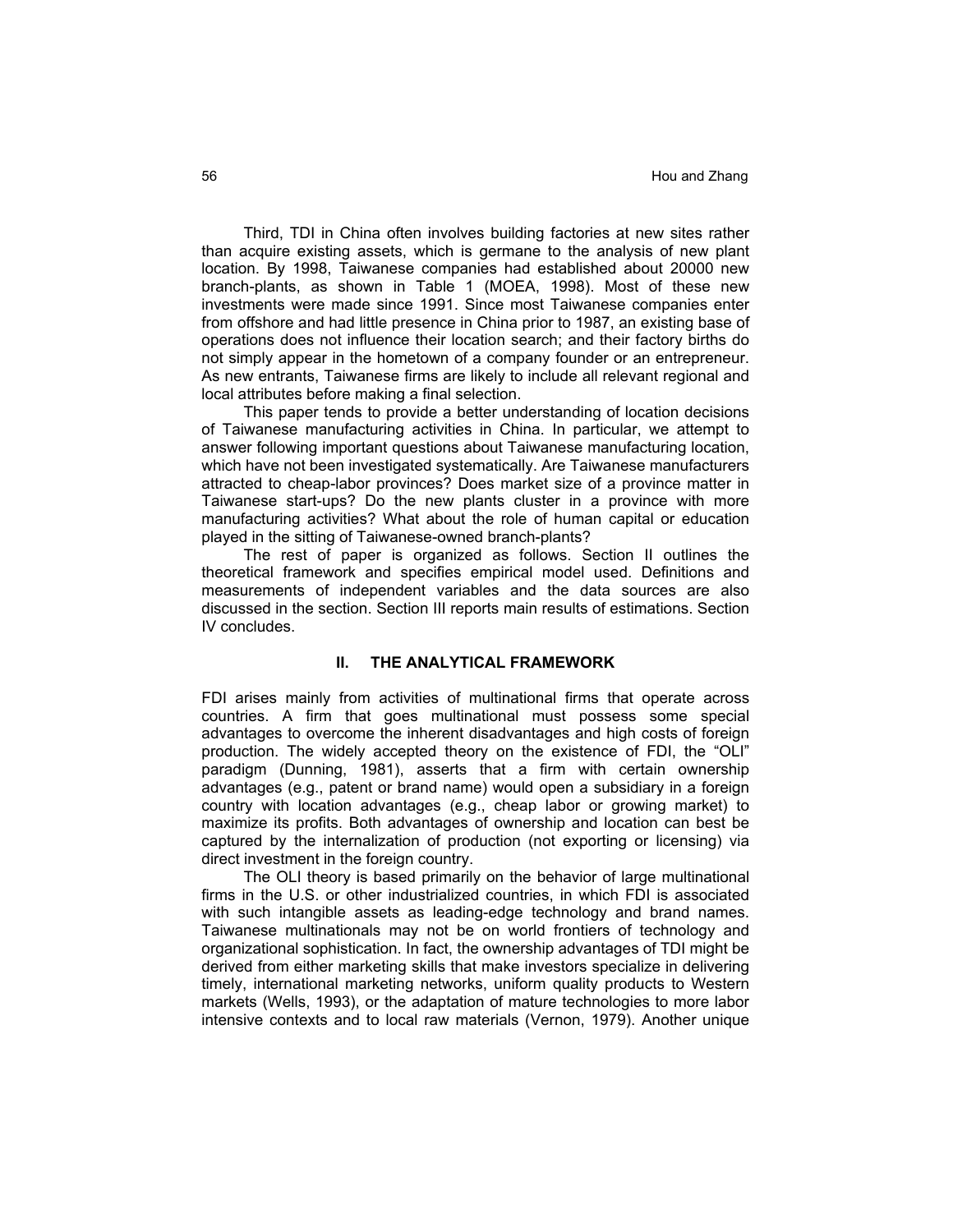advantage is Taiwanese ethnic connections with China: both share the same language and culture that enables TDI much easier in the negotiation and operation.

## **A. An Empirical Model of TDI Location Decisions**

Taiwanese multinational firms invest in China to take advantage of China's endowments of resources and growing domestic market. The location of manufacturing TDI is determined with a profit-maximization of the product line. Once a Taiwanese firm has decided to establish a branch-plant in China, the probability of locating in a particular province depends on the province's economic characteristics and resource endowments relative to other competing provinces. Since China is large in areas with significant diversification in terms of economic structure, development levels, and resources endowments, a firm's site selection requires an extensive search for the optimal location. To model where branch-plants are likely to open, one begins with the assumption that Taiwanese firms rationally evaluate all relevant characteristics from a set of alternative locations in order to seek the highest expected profits. Therefore, a Taiwanese firm will choose to invest in a particular province if and only if doing so will maximize its profit.

Given information set describing the attributes of alternative sites, the conditional logit model (CLM) pioneered by McFadden (1974) may be the procedure best suited for estimating location probabilities. The CLM has been used widely in the studies of location analyses of FDI. For example, Coughlin, Terza, and Arromdee (1991), Woodward (1992), Friedman, Gerlowski, and Silberman (1992), and Friedman, Fung, Gerlowski, and Silberman (1996) adopted the CLM to examine the influence of regional determinants on FDI locational choice in the United States. With the same procedure, Woodward and Rolfe (1993) analyzed the location of export-oriented FDI in the Caribbean Basin. More recently, Guimaraes, Figueiredo, and Woodward (1998) used the model to examine agglomeration effects and the location of FDI in Portugal.

We use the procedure to model the province-level determinants of the frequency distribution of TDI across the 30 provinces. For this analysis we take the population the manufacturing Taiwanese firms that have decided to invest in China. The profit (  $\pi_{ij}$  ) that the  $i^{\text{th}}$  Taiwanese firm derives from location in the *j*<sup>th</sup> province may be written as a function of the characteristics of that location and a disturbance term, that is:

$$
\pi_{ij} = C + X_j \beta + \varepsilon_{ij} \tag{1}
$$

where C is the constant term,  $X_j$  is a vector of observable characteristics for  $j^{\text{th}}$ province, the term ∃ is a vector of estimated coefficients, and <sup>γ</sup>*ij* is a random disturbance term reflecting random errors.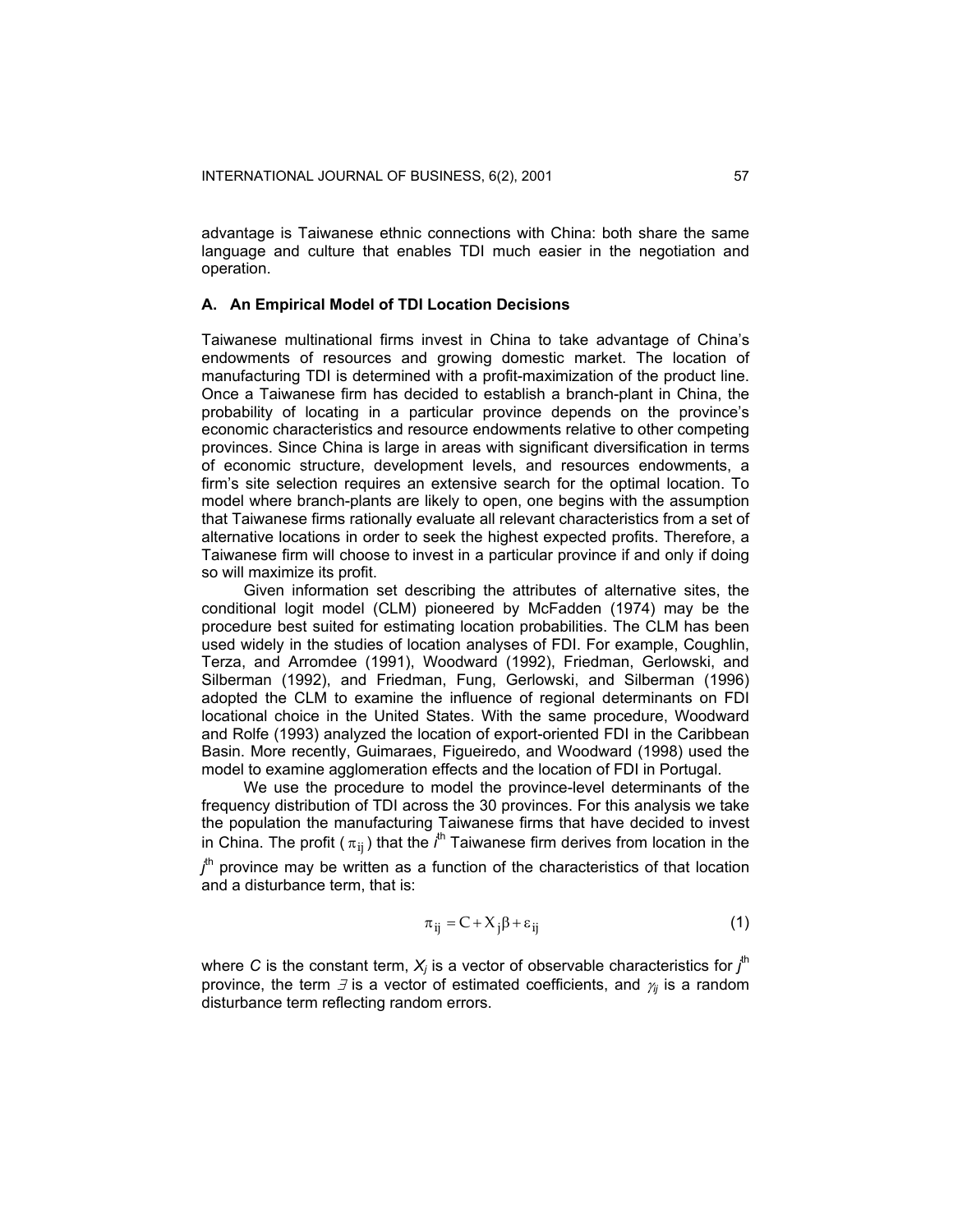The probability of selecting a specific province depends on the attributes of the selected province relative to the attributes of all other provinces are in the choice set. If the <sup>γ</sup>*ij* are independently and identically distributed as Weibull density functions, then McFadden (1974) showed that:

$$
P_{j} = \frac{\exp[X_{j}\beta]}{\sum_{k=1}^{K} \exp[X_{k}\beta]}
$$
 (2)

where  $P_j$  denotes the population relative frequency of locating in the  $j^{\text{th}}$ province. *K* is the number of alternatives (provinces, here  $K = 30$ ). The maximum likelihood estimates of  $\exists$  may be obtained by maximizing the likelihood function

$$
L(\beta) = \prod_{j=1}^{K} P_j
$$
 (3)

According to the CLM, the probability of Taiwanese direct investment in a province depends on the levels of its characteristics that affect profits relative to levels of these characteristics in other province. The dependent variable in the CLM is the population relative frequency of cases of TDI in each province. The TDI-case population is defined as total number of cases of TDI in a particular period.

## **B. Factors Influencing Location of Taiwanese Branch-Plants**

The main force driving TDI in China is the rise in labor costs and industrial upgrading from labor-intensive to capital-technology-intensive production (Chen, 1992). This has forced Taiwanese to relocate labor-intensive production to regions like China with lower labor costs. Since a significant portion of TDI is export-oriented, this type of TDI is largely located in the areas with good excess to port or good transportation conditions. Due to increasing liberalization of China's FDI regime in 1990s, some of TDI began to aim at China's growing domestic market and thus became market-oriented. In addition, geographic proximity and similarities in regional Chinese culture promote TDI in Fujian and other provinces in which the hometowns of Taiwanese investors are located. Along with other considerations, the regional distribution of TDI has been characterized as concentration in the coastal provinces and metropolitan cities (Beijing, Shanghai, and Tianjin), as shown in Table 1.

Based on the preceding discussions of the theory and the TDI pattern, several independent variables that describe regional characteristics may be identified for empirical estimation with the CLM. How each independent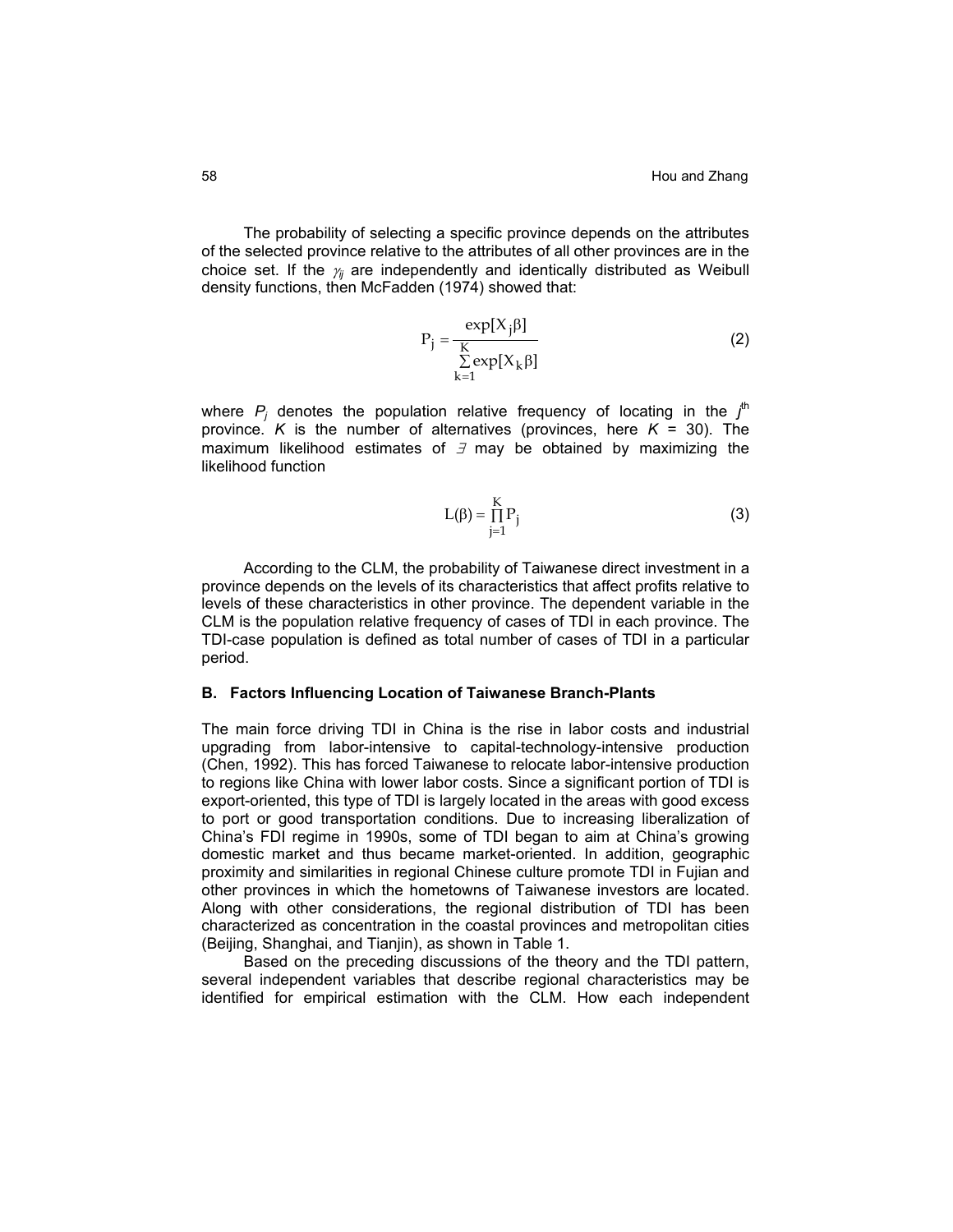variable is defined and measured in the CLM are discussed next and summarized in Table 2.

|                                                           | Table 2 |  |  |
|-----------------------------------------------------------|---------|--|--|
| Definitions and expected impacts of explanatory variables |         |  |  |

| Labor Cost            | Average annual wage of manufacturing workers in a province (-)                     |
|-----------------------|------------------------------------------------------------------------------------|
| Market Size           | Gravity adjusted province personal income (+)                                      |
| Transportation        | Railroad in kilometers per square kilometer for a province (+)                     |
| Education             | Share of secondary-school students in total population in a province (+)           |
| Agglomeration         | Share of manufacturing output in a province GDP $(+)$                              |
| R & D                 | Share of spending on science care in total fiscal expenditures in a province $(+)$ |
| <b>Cultural Links</b> | Dummy = 1 for Fujian province $(+)$<br>$= 0$ for other provinces                   |

Note: The signs (+ or -) in parentheses indicate expected effects on location choice of TDI.

*(a) Labor Costs*: It is well known that labor cost plays an important role in location choices of greenfield investments. This is especially true for many of TDI projects that are labor-intensive and export-oriented, since they are largely motivated by cheap labor by fragmenting the production process across countries by production stages based on labor intensities (Zhang and Markusen, 1999). Cross-province wage differentials thus should have some impact on location choices of Taiwanese new branch-plants. The average annual real wage of manufacturing workers in a province will be used to measure labor costs across regions.

*(b) Market Size*: China's fast growth in income during the last two decades has made its market larger than what is expected. In fact, Chinese market with 1.2 billion people is bound to be extremely attractive to all of foreign investors. The size of local market is particularly important in attracting market-oriented investment because large markets offer greater opportunities to realize economies of scale (Zhang, 2000). For Taiwanese investors at regional levels, the larger the market size of a province, the more TDI is likely to be received. The size of market for a province is a gravity-adjusted measure that accounts for both the market-size of the province and its distance to other province markets (Plaut and Pluta, 1983) as follows.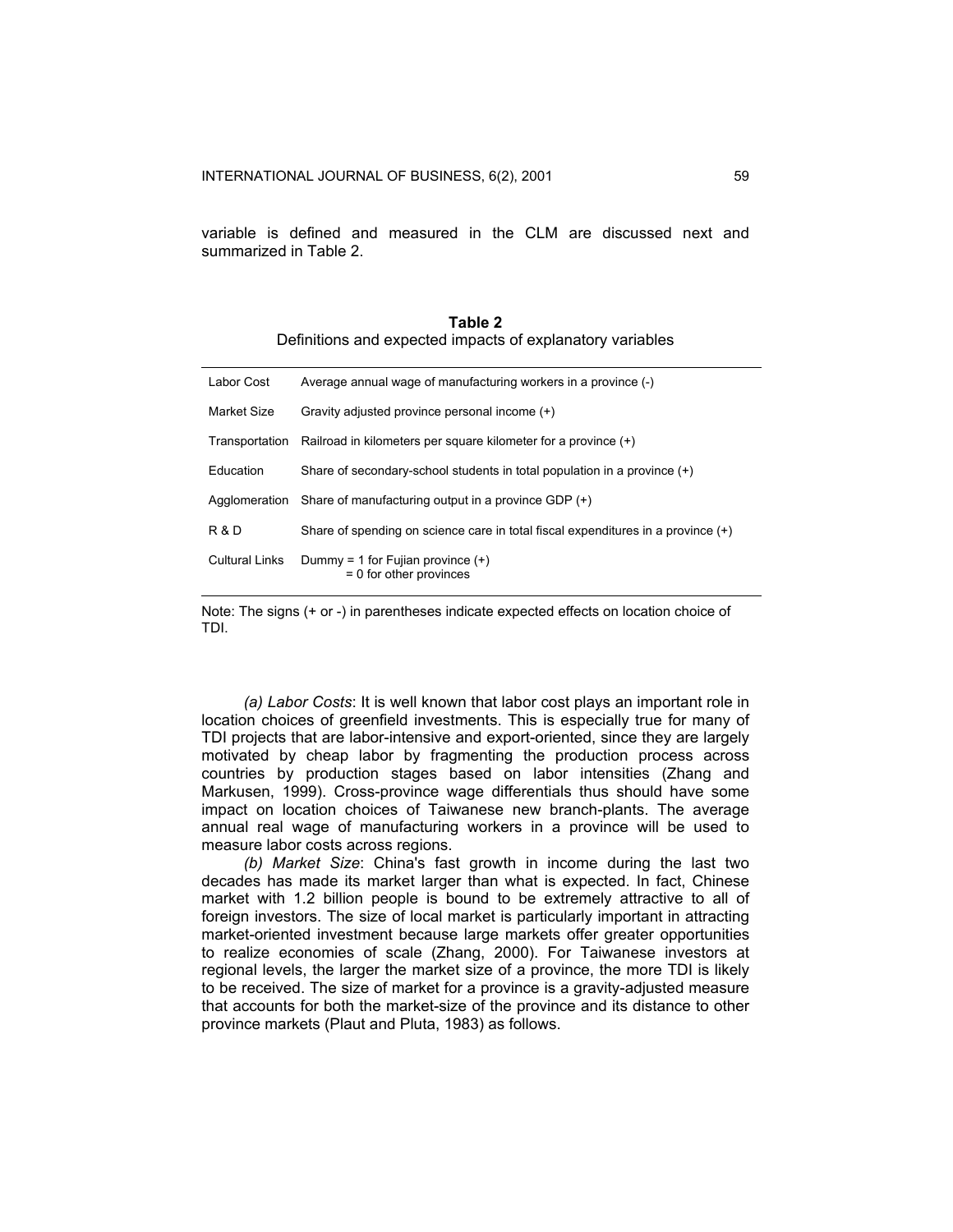$$
MARKET_j = \frac{30}{i} \left( \frac{Y_i}{D_{ij}^2} \right)
$$
 (4)

where the size of market of province *j* (*MARKET<sub>i</sub>*) is created by taking the sum of personal income (*Y*) of this province and other provinces (*i*), weighted by distance (*D*) between the provincial capitals in province *i* and *j*. The distance from the province to itself (where  $j = i$ ) is measured by one-half the average radius of the province.

*(c) Transportation*: One frequently mentioned consideration for access to ports for exports (export-oriented TDI) or local accessibility to regional and national markets (market-oriented TDI) is the province's transport linkages. Many studies have suggested the positive role of transportation network in the location of new branch plants (e.g., Bartik, 1985). In China, railroads remain the most efficient mode of transportation for moving raw materials and most heavyindustry products over long distances. Consequently, railroad adjusted for region size is used as a proxy for transportation linkages. This variable is expected to be positively related to TDI.

*(d) Labor Productivity*: Although TDI tends to be labor-intensive in production, basic skill level of labor force may be required. Cheap labor should not be viewed as unskilled workers because what matters to a profitmaximizing firm is the wage relative to productivity. Taiwanese firms in general pay higher-than-average wages compared with their domestic counterparts. The share of secondary-school students in total population in a province will be used to measure education levels that proxies labor productivity.

*(e) Agglomeration*: A primary determinant of location selection for manufacturers is existing manufacturing activity. Firms in the same industry may be drawn to the same location because proximity generates positive externalities or "agglomeration effects", which are central to regional economic theory. Empirical work in general supports the hypothesis that agglomeration economies are decisive location factors (Head, Ries, and Swenson, 1995; Guimaraes, Figueiredo, and Woodward, 2000). Agglomeration effects for a province in this study are measured by the share of manufacturing output in the province's GDP.

*(f) Research and Development*: Taiwanese investors may invest in the areas with advantages in research and development due to spillover effects. The share of spending on science care in total fiscal expenditures in a province will be proxy of the variable.

*(g) FDI Incentives*: Many fiscal incentives such as tax holidays have been adopted in China since the late1970s to encourage FDI. China's open door policy, however, has been much more oriented to the coastal region. All of the four special economic zones and 14 opened cities were established in the coastal areas, in which special favorable measurements were granted to attract foreign investment including TDI. As a result, a lion share of TDI received in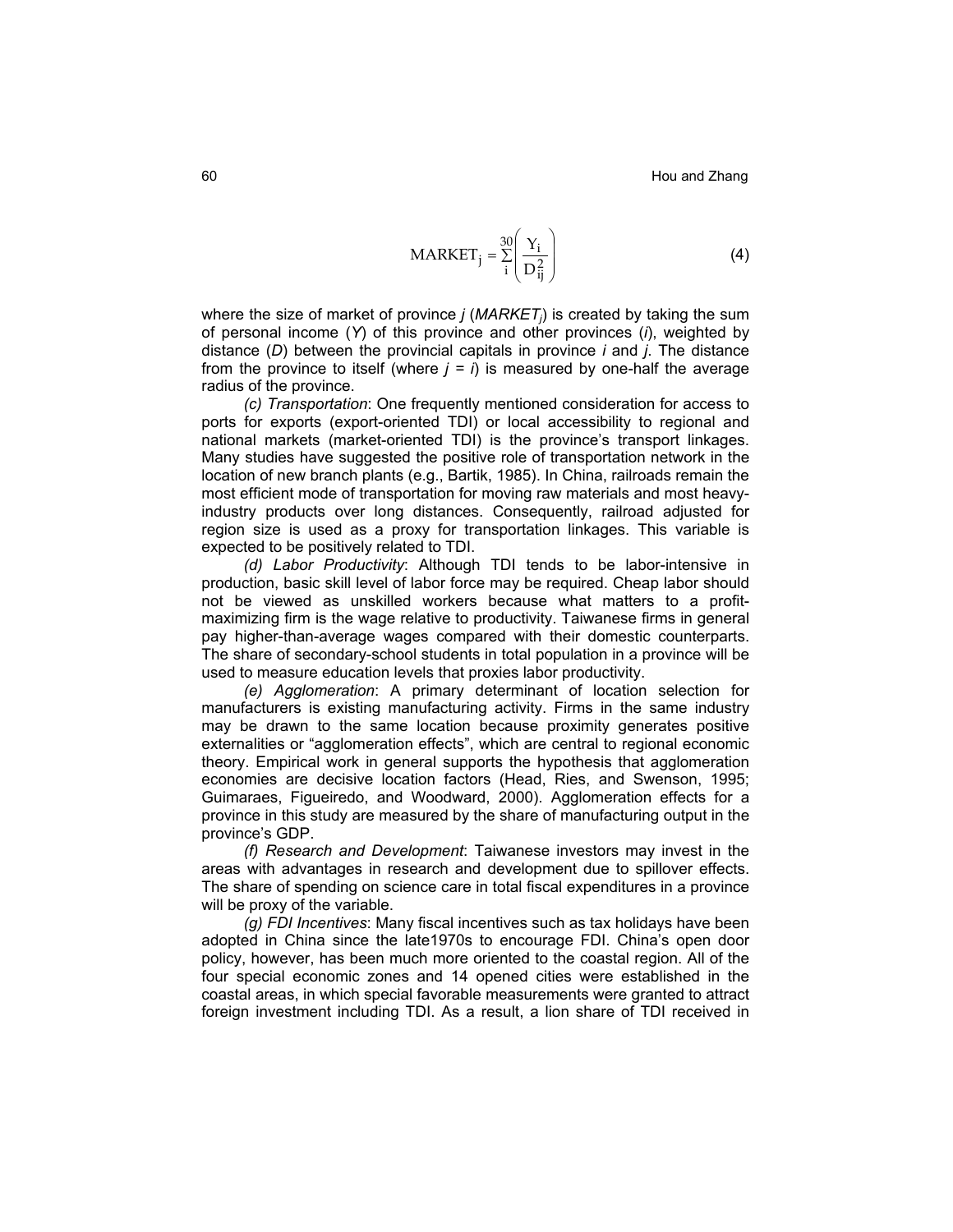China has been concentrated in the coastal region. A regional dummy is used to capture the cross-province differences in FDI incentives.

*(h) Cultural Links*: Taiwan and Fujian province not only are geographically adjacent to each other, but also speak the same dialect (Minnan dialect). Such geographic and linguistic proximity are one of major reasons for large TDI flows in Fujian province. A dummy variable for Fujian's special link is also included in the model.

All independent variables are measured in logs; their definitions and expected impacts on TDI are listed in Table 2. Estimating the CLM of TDI in China requires a data set containing information on the location of each branch plant and a data set of province characteristics in different years. The data on TDI are taken from publications of Investment Committee, Ministry of Economic Affairs (MOEA) of Taiwan. There have been three categories of TDI transaction in China: equity joint venture, contractual joint venture, and wholly foreignowned enterprises. Since no data for each of three categories of TDI transactions are available, the dependent variable used in this study is aggregate investments into which are combined three types of TDI. The data for all independent variables are taken from *Chinese Regional Economy* (1996) and *China Statistical Yearbook* (1997, 1998, and 1999), by State Statistical Bureau (SSB) of China.

#### **III. EMPIRICAL RESULTS**

The results of the conditional logit estimation are presented in Table 3 for three sub-periods of 1987-90, 1991-94, and 1995-98. The regressions are significant according to the chi- square test of the log-likelihood in each of the three cases.

The estimated coefficients for each of the locational determinants are discussed as follows. The coefficient of labor cost is significantly negative in 1980s but not significant in 1990s. This may suggest that Taiwanese investors view cross-province differentials in wages less important over time in their location decisions. It should be noted that this result does not contradict with the fact that most of TDI in China has been motivated by cheap labor there. While China does have advantage in labor cost over other potential host countries in attracting FDI, cross-region differences in labor costs may not influence site selections of foreign firms. Moreover, the insignificance of labor cost in 1990s and positive effects in 1995-98 may also indicate that TDI tends to go to the regions without advantages of cheap labor but with advantages of rapid economic growth and higher labor productivity.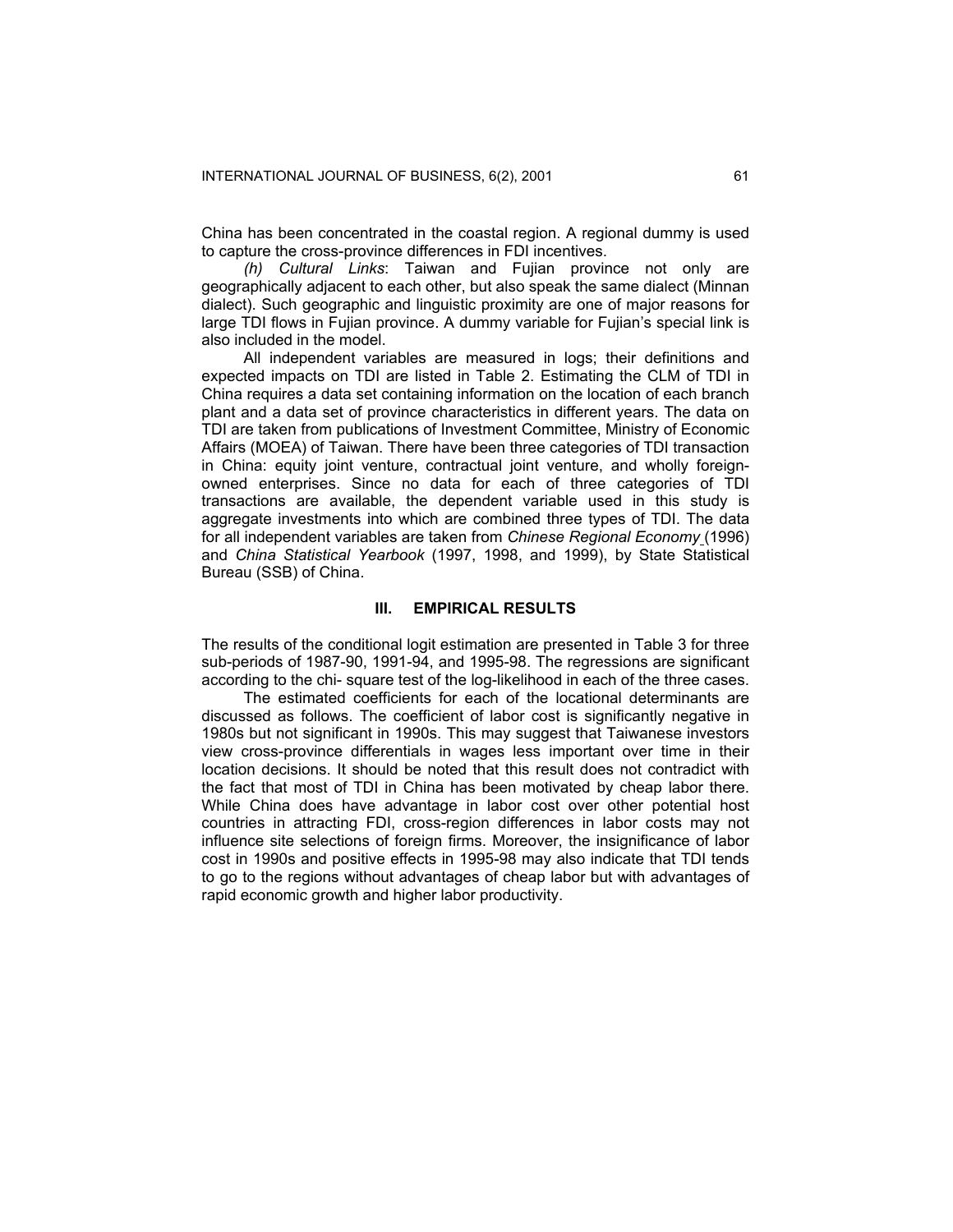| Independent Variables | 1987-90   | 1991-94   | 1995-98   |
|-----------------------|-----------|-----------|-----------|
| Labor Cost            | $-0.98*$  | $-0.67$   | 0.71      |
|                       | $(-1.89)$ | $(-1.21)$ | (0.87)    |
| <b>Market Size</b>    | 0.81      | $0.79*$   | $0.91**$  |
|                       | (1.08)    | (2.08)    | (2.56)    |
| Transportation        | $1.27*$   | $1.38***$ | $1.55***$ |
|                       | (1.89)    | (4.97)    | (4.56)    |
| Education             | 3.11      | $2.60*$   | $3.45*$   |
|                       | (0.18)    | (2.07)    | (2.10)    |
| Agglomeration         | $1.25*$   | $2.76*$   | $2.44**$  |
|                       | (1.97)    | (1.88)    | (2.74)    |
| <b>R&amp;D</b>        | $-1.11$   | 1.26      | 2.07      |
|                       | $(-0.55)$ | (1.15)    | (0.76)    |
| <b>FDI</b> Incentive  | $0.28***$ | $.036***$ | $0.34**$  |
|                       | (4.61)    | (5.15)    | (2.17)    |
| <b>Cultural Links</b> | $0.75***$ | $0.81**$  | $0.11*$   |
|                       | (4.66)    | (2.50)    | (2.01)    |
| Likelihood Ratio      | 628.64    | 658.13    | 688.32    |
| Chi-Squared           | 216.15*** | 325.89*** | 311.58*** |
| Sample Size           | 2503      | 10764     | 8238      |

**Table 3**  Conditional logit estimates of location determinants of TDI in China: 1987-98

Notes: t-ratios are in parentheses. \*\*\* (\*\* and \*) denotes significance at the 1% (5% and 10%)

Estimates of market size show a increasing tendency toward marketorientation of TDI within China. While the coefficient of the variable is not significant in 1980s, it turns to be of significance and the expected sign in 1990s, with growing impact over time. This result is consistent with the fact that as Chinese government opened further the domestic market to foreign investors in the early 1990s, Taiwanese firms tend to increase their propensity of local penetration. The insignificance of the coefficient in 1980s is very likely a result of China's FDI regime in that time in which only export-oriented FDI was encouraged and allowed.

As expected, infrastructure conditions (transportation) and labor productivity indeed have positive impact on TDI location decisions. Since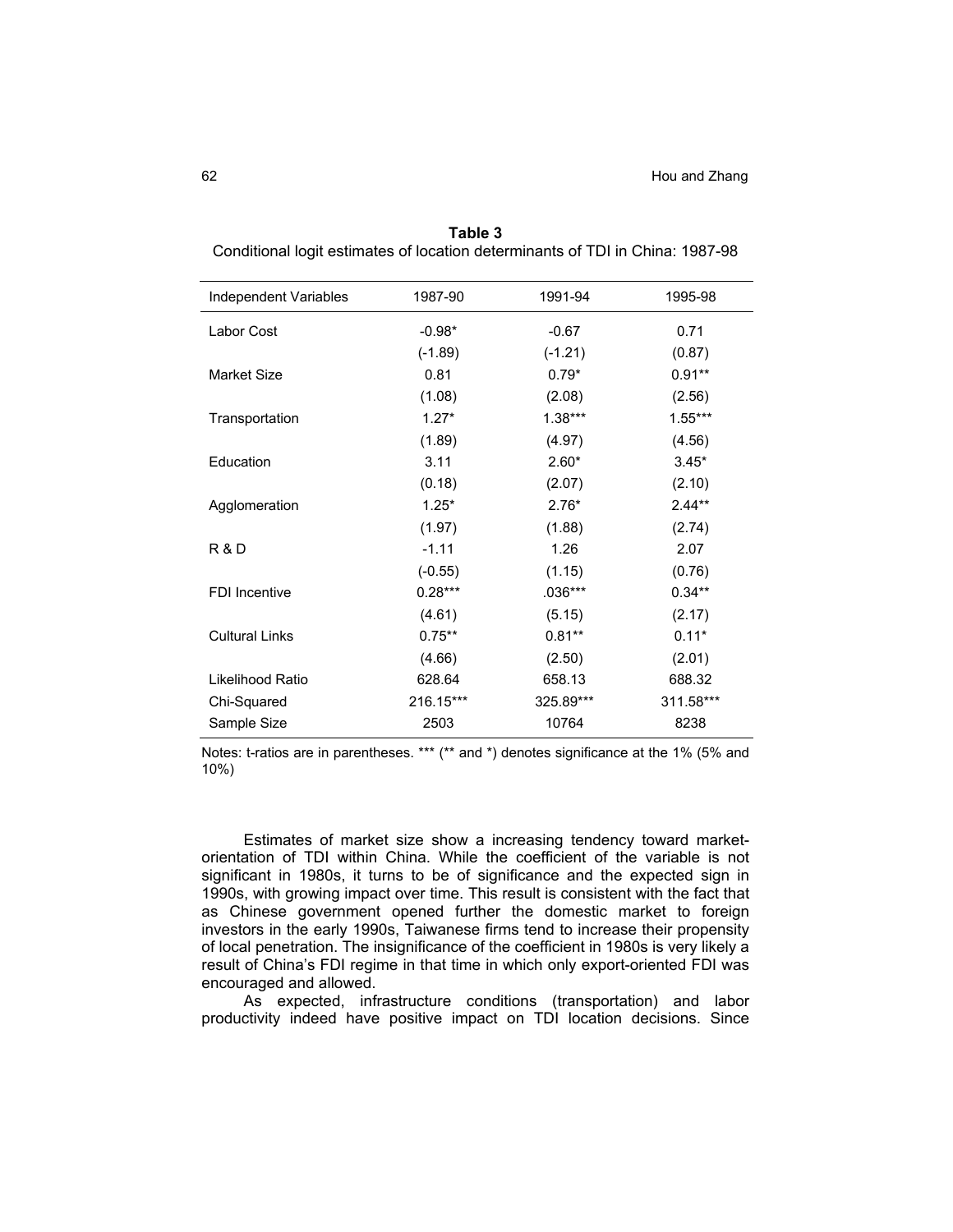substantial portion of TDI involves export processing in production, transportation costs of intermediate products become an important determinant for a firm's site-selection. During the period of the 1990s, levels of technology related TDI rose as a result of competition from FDI in other countries and China's policy that encourages FDI embodying advanced technology. The technology upgrading in TDI requires local supply of skilled workers or highproductivity labor. Thus the significantly positive effect of education development is consistent with the theoretical prediction that a province with relatively abundant skill labor would attract more Taiwanese manufacturing plants.

The estimates of the three sub-periods show similar results for the coefficients of agglomeration economies with significantly expected signs and R&D with insignificance. Taiwanese firms seem indeed attracted to a area with strong manufacturing activities such that they may benefit from industrial clustering based on economies that are external to a firm but internal to the area. Existing R&D activities in a province seem not have any impact on TDI location choices, suggesting that the spillover effects of local research and development on TDI are negligible or Taiwanese firms are insensitive to levels of local R&D activities.

Institutional factors and cultural links are shown to enhance the exportoriented location pattern of TDI. China's FDI incentive policy such as tax holiday has significantly positive effects on TDI, suggesting that provinces with special economic zones and opened cities indeed are more likely to be chosen as sites of Taiwanese manufacturing branch-plants. The coefficient of dummy for cultural links is positive and significant, which is expected since such cultural and linguistic proximity made Fujian province more attractive to Taiwanese investors than other regions.

It is interesting to note changes in the site-selection of TDI from 1980s to 1990s, suggested by estimating results. While the impact of cross-region differences in labor costs, FDI incentives, and cultural links have gradually decreased over time, size of local market, infrastructure conditions such as transportation and agglomerations, and local supply of skilled labor have become increasingly important in Taiwanese firms' location decisions. These changes reflect the observation that while the early establishments of Taiwanese manufacturing branch-plants in 1980s were dominated by exportoriented projects, Taiwanese investors have started to explore possibility of local sales in China's huge domestic market since the early 1990s. With further liberalization in China's FDI regime, it is expected that future TDI flows would be more oriented toward local markets in coming years, rather than exporting to third markets.

# **VI. CONCLUDING REMARKS**

The purpose of this paper is to assess determinants of the site selection of Taiwanese direct investment, the most dynamic source of new plant investment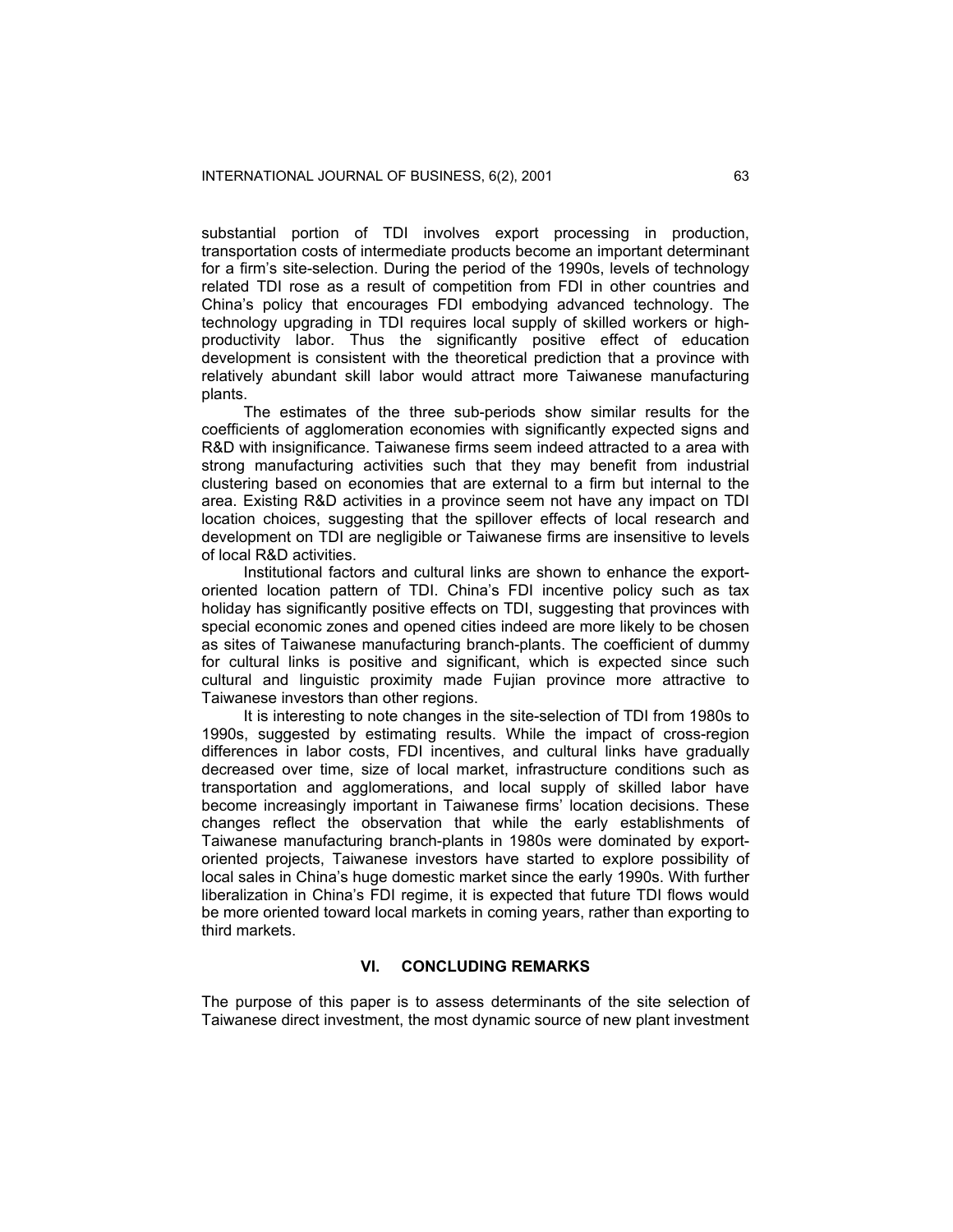received in China during the period of 1987-98. The estimating results from the conditional logit model with the provincial data indicate that Taiwanese investors prefer the provinces with superior infrastructure and basic industrial activities, along with steady supply of skilled labor and growing market size. This conclusion is quite consistent with widely held belief that TDI in China is in general export-oriented based on cross-strait comparative advantages. Taiwanese cultural proximity with Fujian province is a key motivation for large amount of TDI flows to that region. Favorable FDI incentives provided by Chinese government in coastal areas have made significant differences in regional distribution of Taiwanese manufacturing branch-plants. While labor cost has been recognized as one of major motives for TDI in China, crossprovince differentials in manufacturing wages seem not affect the site-selection of Taiwanese firms.

Given the dramatic rise of Taiwanese manufacturing start-ups in China, further research on their location is warranted. A detailed analysis of new investment by industry would be illuminating. A more complete model would also examine the role of political relationship between Taiwan and China in the final site decision. Evaluating this factor, particularly regulations on TDI in China by Taiwanese government, would provide some insights about future development of Taiwanese investment in China and sectoral distribution of the investment. Finally, as Taiwanese direct investment continues to grow and shape China's provincial and local economic development, additional research will be needed to assess how locational determinants have changed as local economies grow over time.

#### **NOTES**

- 1. It has been widely recognized that the actual amount of TDI flows into China would be higher than the Taiwanese official figures due to the ambiguous political relationship between Taiwan and Mainland China. The semi-underground nature of the cross-straits TDI resulted in a lot of TDI projects in China that were not registered with Taiwan's Ministry of Economic Affairs (MOEA).
- 2. It may not be appropriate to combine several types of transactions into a single decision model. A recent work by Friedman, Fung, Gerlowski, and Silberman (1996) showed that in the case of the U.S., site influences differ significantly across the five types of investment. They obtained more intuitive results, with desegregate data, about the impact of some location determinants (such as unionization) on site selections. The aggregate bias in this study, however, may not be a serious problem because the three types of TDI transaction all involved new branch-plants. Moreover, TDI in China does not take the form of merger and acquisition or plant expansion.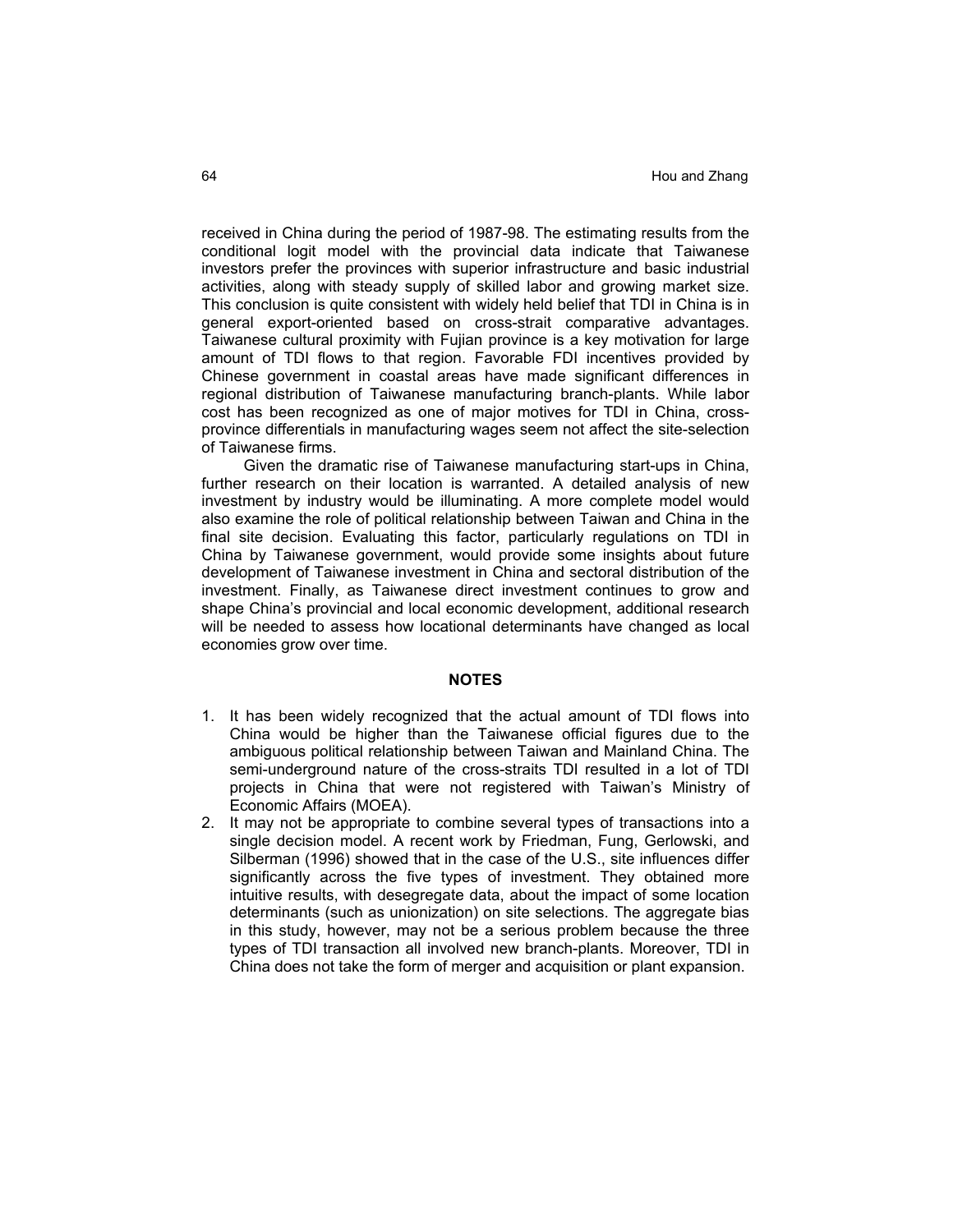#### **REFERENCES**

- Bartik, Timothy (1985), "Business Location Decisions in the United States: Estimates of Effects of Unionization, Taxes, and Other Characteristics of States," *Journal of Business and Economic Statistics*, 3, 14-22.
- Chen, Tain-Jy (1992), "Determinants of Taiwan's Direct Foreign Investment: The Case of A Newly Industrializing Country," *Journal of Development Economics*, 39, 397-407.
- Chunghwa Institute for Economic Research (CIER), *1992 Taiwan-China Economic Yearbook*, Taipei, Taiwan, 1994, page 160.
- Coughlin, Cletus C., Joseph V. Terza, and Vachira Arromdee (1991), "State Characteristics and the Location of Foreign Direct Investment within the United States", *Review of Economics and Statistics*, 73, 675-83.
- Dunning, John H. (1981), *International Production and the Multinational Enterprise*, George Allen & Unwin, London.
- Friedman, Joseph, Daniel Gerlowski, and Jonathan Silberman (1992), "What Attracts Foreign Multinational Corporations? Evidence from Branch Plant Location in the United States", *Journal of Regional Science*, 32 (4), 403- 418.
- Friedman, Joseph, Hung-Gay Fung, Daniel Gerlowski, and Jonathan Silberman (1996), "A Note on 'State Characteristics and the Location of Foreign Direct Investment within the United States", *Review of Economics and Statistics*, 78, 367-368.
- Guimaraes, Paulo, Octavio Figueiredo, and Douglas Woodward (2000), "Agglomeration and the Location of Foreign Direct Investment in Portugal," *Journal of Urban Economics*, 47, 115-135.
- Head, Keith, John Ries, and Deborah Swenson (1995), "Agglomeration Benefits and Location Choice: Evidence from Japanese Manufacturing Investments in the United States," *Journal of International Economics*, 38, 223-47.
- Kueh, Y.Y. (1992), "Foreign Investment and Economic Change in China", *China Quarterly*, No.131, September, pp.637-90.
- McFadden, D. (1974), "Conditional Logit Analysis of Qualitative Choice Behavior", in Zarembka, P. (Ed.), *Frontiers in Econometrics*, Academic Press, New York, 105-42.
- Minister of Economic Affairs (MOEA), *Taiwan-China Economic Monthly Bulletin,* Investment Committee, Taiwan (ROC), 1992, 1995, and 1998.
- Ministry of Foreign Economic Relations and Trade (MOFERT), *Almanac of China's Foreign Relations and Trade* (1987-1997), Chinese Resources Advertising Company, Hong Kong.
- Plaut, Thomas R. and Pluta, Joseph E. (1983), "Business Climate, Taxes and Expenditures, and State Industrial Growth in the United States", *Southern Economic Journal*, 50, 99-119.
- State Statistical Bureau (SSB), *Statistical Yearbook of China* (1992-1999), China Statistics Press, Beijing, China.